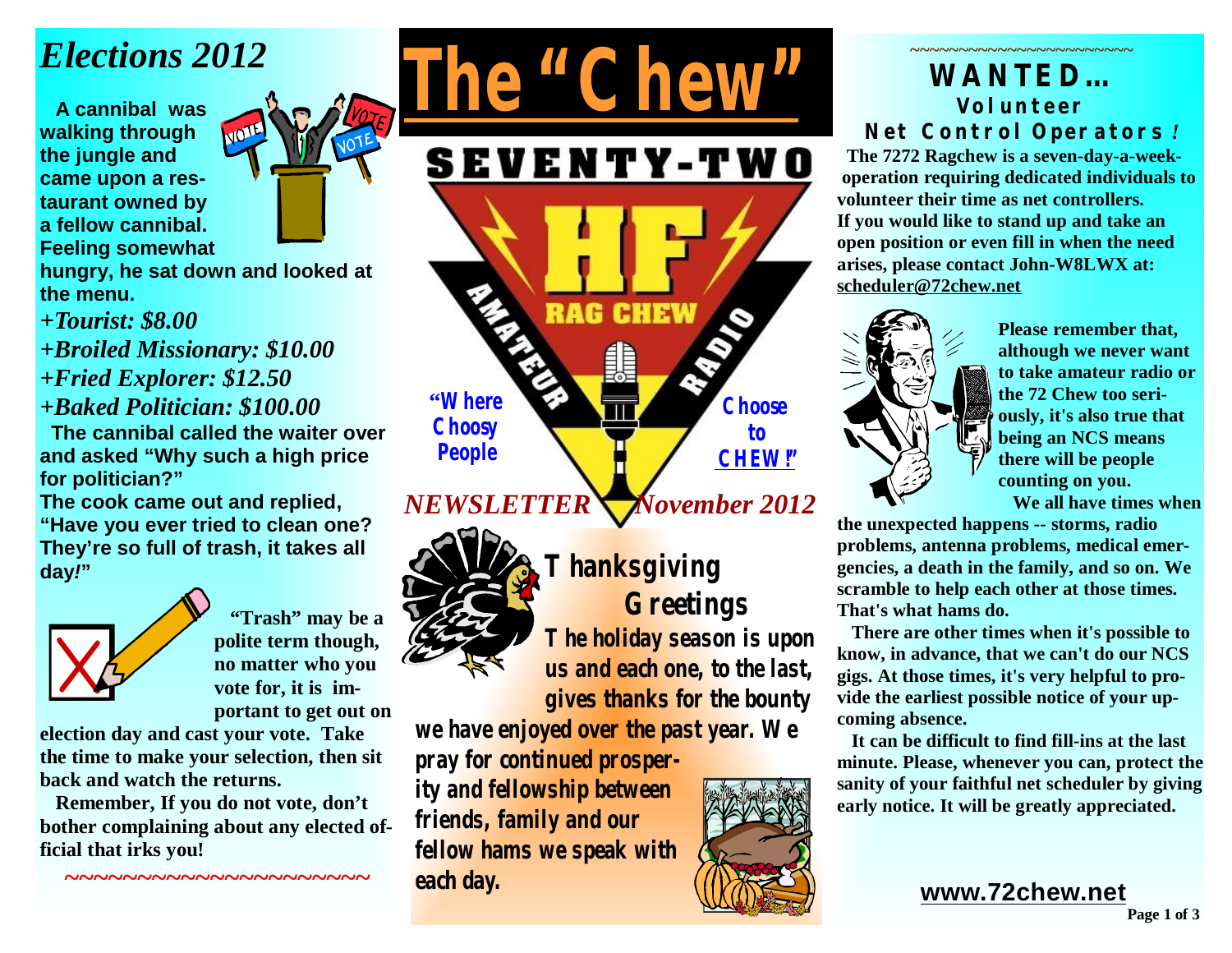### *Hamfest season once again.*

*Hamfests in the city are far and few in between so any hamfest that does come up, everyone jumps on* 

*board. On October 14th, the Hall of Science on the old New York Worlds Fairgrounds opened up for the "HOSARC"* 



*hamfest. Nestled between the science building and* 



*the parking area where vendors and ARRL division officers set up tables.* 

*Typical of hamfests one can buy anything from a handheld to an obscure boat anchor part.* 



*I walked away with a couple of cables and other goodies. So, when a hamfest comes into your area of the country, take time to get out and enjoy the day with fellow hams.* 

*~~~~~~~~~~~~~~~~~~~~~~~~~~~* 

### *Halloween Horror I hope the friends that sent*

*me this photo can identify themselves. Looks as though they lost some sleep on Halloween and are looking worse for wear! (HiHi)*

## **Coming Soon…**

 **Discussions are underway to have an "antenna contest" for members and families of the ragchew group. You can take a picture of** 

**your system, be it a simple piece of wire to an extensive array. When the contest opens, send the photo in with a short description of what** 

**is seen in the photo. Further details will be an-**

**nounced in an upcoming issue of "The Chew."** 

## *Note from your Editor…*

 **Our monthly newsletter** *"THE CHEW"* **contains in-**

**formation about the activities and participants in the 7272 Rag Chew Group. We rely on contributions of stories and pictures from the members to keep all of us** 

**up to date, impart information we can all use and, of course, to raise a smile and a chuckle or two. If you find a new "Taz" photo that can be used for future certificates and QSLs, that too is greatly appreciated. Please, e-mail your stories, tech info and photos to Loby at [wa2axz@arrl.net](mailto:wa2axz@arrl.net) Many Thanks!** *~~~~~~~~~~~~~~~~~~~~~~~* 

*Heartfelt Thanks: to U.J.—WB3FIE for his recent generous donation to the 7272 Ragchew . ~~~~~~~~~~~~~~~~~~~~~~~~~~~* 

*Passing: Bruce Cobb KB2SVL-Mannsville, NY.* 

*XYL of U.J. Zierer-WB3FIE (Details forthcoming.)* 

**~~~~~~~~~~~~~~~~~~~~~~~~~~~** 



*halfway through the hour as NCS, it is a good idea to invite friends to visit the website. They can find timely information, check the schedule and read the various articles and photos therein. Also remind them that the chat room is open to all , when bands are both good* 

*and bad. Have a chat behind the on air chat!* 

*~~~~~~~~~~~~~~~~~~~~*  **Goods and Services:** *7272 Ragchew "T" Shirt!*

 *NCS Tip of the Month:* 

 *During the start of your tour and* 

**room and newsletter.**



 **A great looking shirt with the** 

**emblem of our group along with** *your* **name and call in bold lettering. Wear our colors proudly, around the house or at local clubs and hamfests around the country! To order yours, check out the convenient link on our website, 72chew.net** 

~~~~~~~~~~~~~~~~~~~~~~ *Need QSLs or Eyeball Cards ???*   **KB3IFH QSL Cards** 

**[www.kb3ifh.homestead.com](http://www.kb3ifh.homestead.com)** *~~~~~~~~~~~~~~~~~~~* 



# **YOUR AD HERE**

**If you have things to sell or anything to promote, e-mail Loby at [wa2axz@arrl.net](mailto:wa2axz@arrl.net) to include your notice in the next issue of "The Chew"**